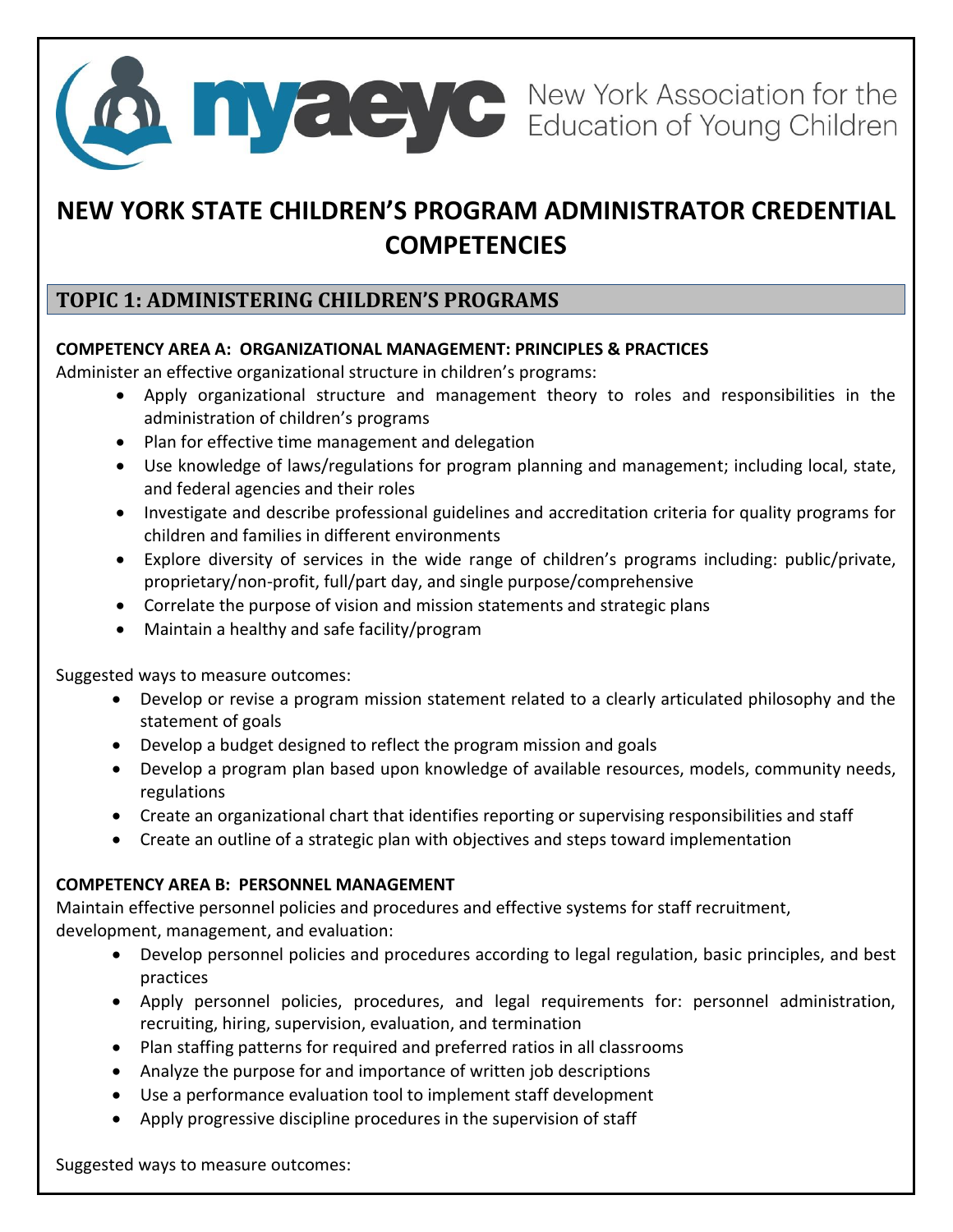- Design a staffing pattern aligned to program goals and resources, including qualifications, job descriptions, salaries, and benefits
- Design or revise personnel policies including hiring, supervision, and termination procedures
- Demonstrate staff recruitment techniques, including advertisement of vacancies, interview questions, interview procedures, and assessment of qualifications
- Create an orientation plan for new staff
- Develop individual staff development plans in coordination with the evaluation process
- Design a plan to supervise marginal employees using progressive discipline procedures

### **COMPETENCY AREA C: HUMAN RELATIONS**

Implement policies that promote alliances with families and collaboration among programs, families, and community:

- Identify personal leadership style
- Apply knowledge of personal leadership style and assess its impact on administering a program
- Establish and maintain positive relationships and partnerships with families
- Analyze the impact of enrollment policies and procedures; legal issues, quality issues, effect on relationships with families
- Establish and implement effective organizational communication structures and decision-making process
- Establish mechanisms for cooperation and coordination with community agencies and organizations
- Exercise conflict resolution techniques to facilitate on-going communication and problem-solving

Suggested ways to measure outcomes:

- Assess personal leadership style and identify areas that need improvement
- Develop a plan using personal leadership style to improve areas that need improvement
- Develop a plan that encourages family participation in the program
- Demonstrate the ability to use conflict resolution techniques

## **TOPIC 2: FINANCIAL PLANNING AND MANAGEMENT OF CHILDREN'S PROGRAMS**

### **COMPETENCY AREA A: FORMULATING A FINANCIAL PLAN**

Understand and apply sound financial planning and management to the operation of children's programs:

- Apply principles of sound financial management and develop a financial plan for the program
- Correlate the relationship between funding and the provision of quality programs for children and families
- Analyze the factors involved in working with public and private funding sources
- Quantify the financial implications of staff compensation and benefits on quality

- Prepare a financial report
- Write a grant proposal to support program goals
- Formulate a plan for employee benefits based upon legal requirements, available options, and staff needs
- Design a checklist of information needed for financial planning and monitoring
- Develop a fee policy for your program
- Develop a sliding fee scale based on matching funding
- Describe an appropriate benefits package for staff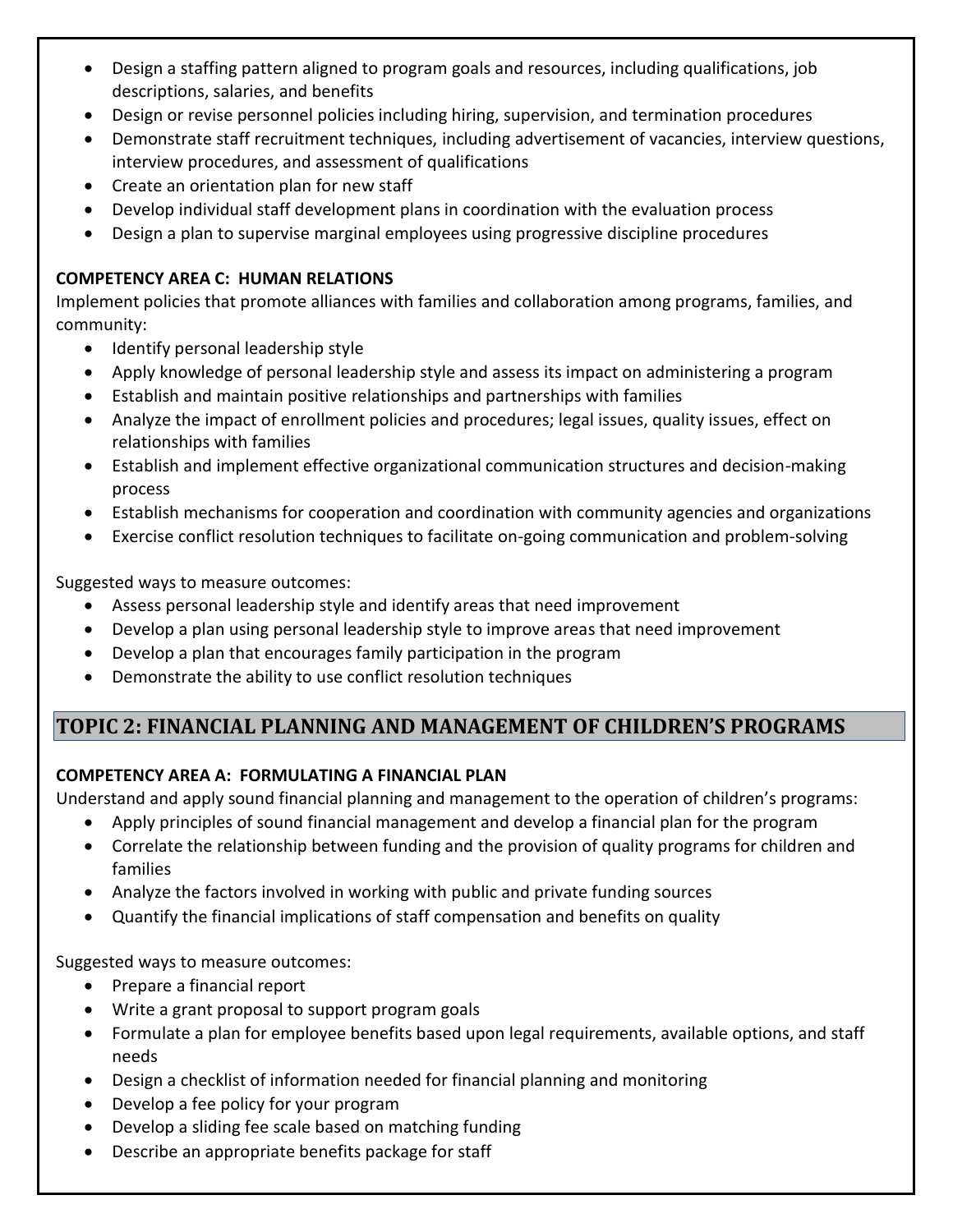- Identify grant opportunities based on program need
- Prepare a grant proposal aligned to specific funding guidelines and requirements
- Formulate and implement a fundraising plan based on the appropriateness of the resources and the program needs

### **COMPETENCY AREA B: BUDGETS & ACCOUNTING**

Develop and manage budgets and present budgetary information to constituents:

- Apply the principles and practices in budget use and management including fund accounting
- Identify and incorporate capital and operating expenses in a budget
- Establish budget policies and revise when needed
- Compare cost projections for a variety of circumstances, as a basis for budget decisions
- Project and break down operating costs and cash flow
- Establish procedures to work with accountants or appropriate financial advisors

Suggested ways to measure outcomes:

- Develop a start-up and operating budget
- Work as part of a team to prepare an annual budget plan that reflects an understanding of the relationship between a quality program for children and available resources
- Present and respond to questions about budgets and/or monthly financial statements
- Develop a yearly budget showing line items and amounts for projected income and expenses
- Develop a monthly cash flow projection for one year

#### **COMPETENCY AREA C: RESOURCES AND EXPENSES**

Determine the real cost of care and develop a financial resource plan:

- Analyze the true cost of quality care
- Analyze assets, liability reports, and audit reports
- Write grant proposals
- Develop policies and procedures for receiving financial information in a timely manner to facilitate: financial management, reporting to program administration and boards, reporting to appropriate government agencies, and reporting to funding sources
- Identify available financial resources at the local, state, and federal levels
- Analyze expenses for cost-savings without sacrificing quality

Suggested ways to measure outcomes:

- Develop a financial policies and procedures manual
- Facilitate a cost of care study within your community
- Demonstrate collaboration with others to investigate group buying discounts
- Write a grant proposal to support a financial resource plan
- Develop and implement a fund raising plan
- Analyze an audit report in relationship to financial status and projected needs
- Demonstrate how to access financial resources at the local, state, and federal levels

### **TOPIC 3: OPERATIONS MANAGEMENT IN CHILDREN'S PROGRAMS**

#### **COMPETENCY AREA A: MANAGEMENT SYSTEMS FOR QUALITY PROGRAMS**

Integrate and use management systems to provide quality in children's programs:

Use management systems in order to implement quality programs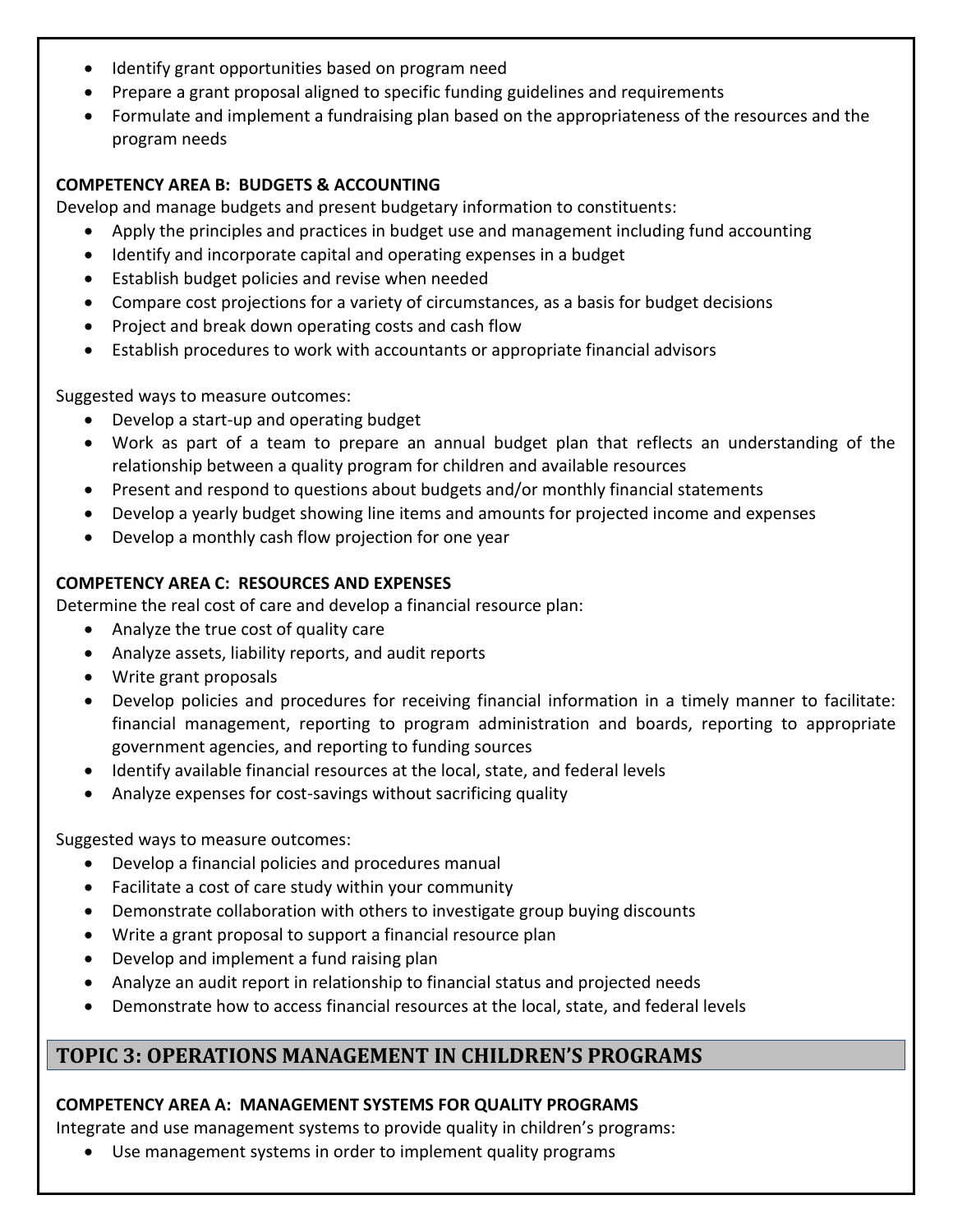- Compare national models of program accreditation to assess the most appropriate model to pursue accreditation
- Incorporate quality criteria into all aspects of program management

- Complete a self-study or program assessment using an accreditation or evaluation model
- Prepare a portfolio with samples of formal and informal correspondence to families; funding providers; community agencies; accrediting and/or licensing bodies; and providers of equipment, materials, and provisions
- Provide leadership facilitation to a group working on solving problems such as recruiting families; serving children with disabilities; developing individualized plans for professional development; revising staff policies and/or procedures related to recruitment, hiring, supervision, benefits, or termination; or responding to recommendations made by licensing or accrediting teams
- Provide written evidence of compliance with state and local health, fire and building codes
- Prepare a report on contract review to assure that specifications for purchase, installation, and maintenance of indoor and outdoor equipment meets all applicable standards and codes
- Provide documentation of meeting requirements for reporting suspected child neglect or abuse

### **COMPETENCY AREA B: TECHNOLOGY AND COMMUNICATION**

Use technology options to manage children's programs:

- Identify effective software programs for operations management, including computerized recordkeeping systems
- Implement ways in which technology can facilitate communication
- Maintain confidentiality when using technology
- Use technology applications in curriculum

Suggested ways to measure outcomes:

- Select or design a computerized system to maintain accurate records on staff, families, and children
- Develop a computerized system that supports program operations such as: payroll, inventory, purchasing, attendance
- Devise or revise a diverse media system using print, e-mail, video/audio tape, telephone and person– to-person contacts for regular communication with families that is in their home language
- Design and produce regular print communications using available software for format, graphics, and editing

### **COMPETENCY AREA C: HEALTH AND SAFETY**

Maintain systems for monitoring practices related to health, safety, and nutrition:

- Comply with legal requirements and professional standards in reporting child abuse or neglect
- Develop policies and procedures for reporting child abuse or neglect; working with children and families in cases of abuse or neglect
- Implement the latest professional information on nutrition and demonstrate the ability to plan nutritious meals and snacks for children
- Analyze environments regularly to develop and implement health and safety policies and procedures for children's programs
- Plan for staff professional development related to health, safety and nutrition practices
- Develop policies and procedures for building and grounds management to ensure the health and safety of children and staff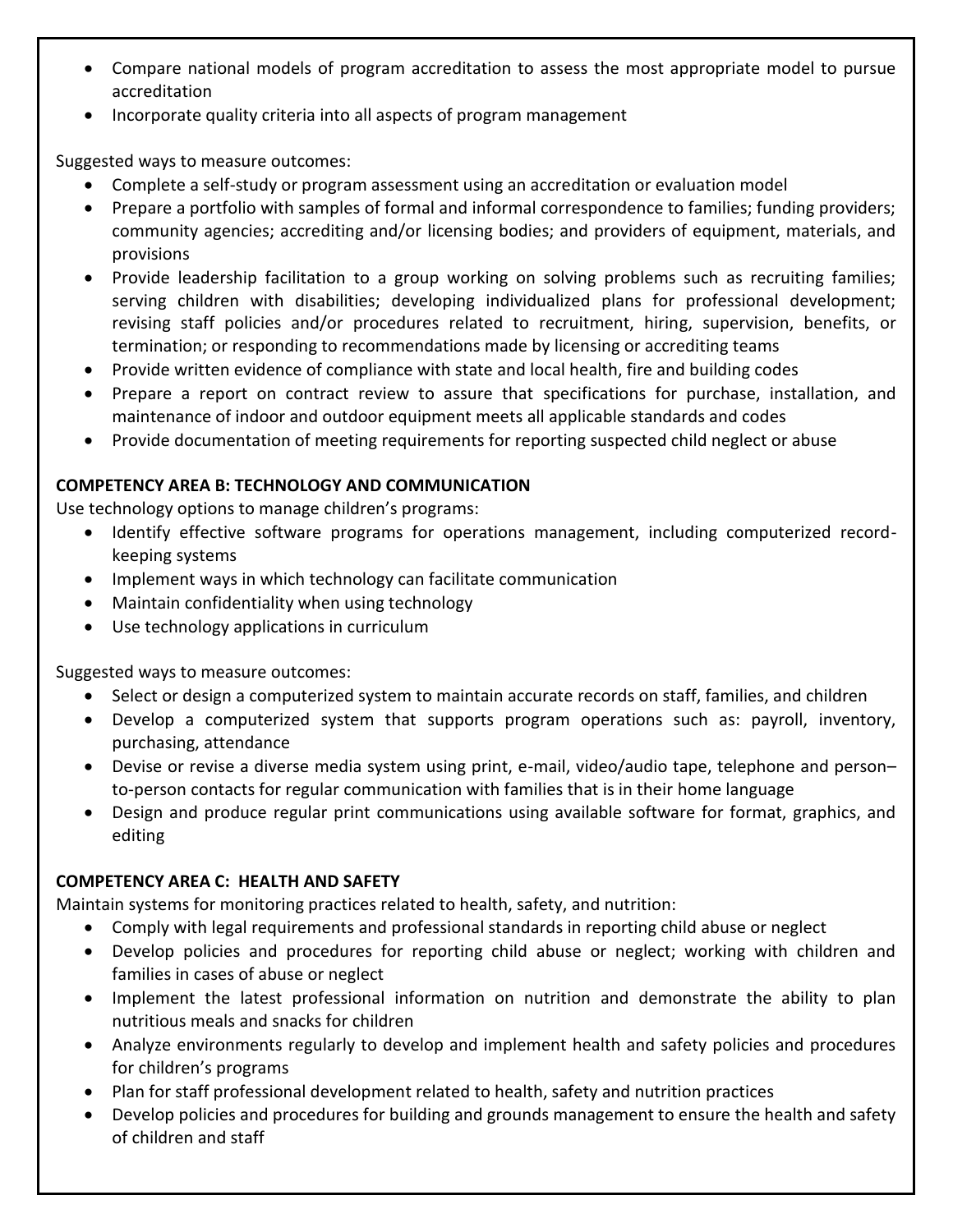- Provide leadership and supervision to assure that all requirements and professional standards for safety and cleanliness are applied to areas such as play spaces, toileting areas, and food preparation areas
- Establish written procedures for children and adults to assure cleanliness and hygiene for routines such as: diaper changing, toileting, hand washing, and tooth brushing
- Devise or revise emergency health procedures including: how to respond when a child is bleeding, how to handle toileting accidents, vomiting, and other body fluid spills, and how to notify families and emergency personnel
- Observe and suggest possible safety improvements to daily procedures such as: arrival and departure; inclusion, exclusion, or isolation of sick children; meal preparation, service, and clean up; emergency evacuation of the building
- Review children's records, noting allergies, medications, chronic health condition, families' emergency contact telephone numbers, and notification procedures
- Provide evidence of successful completion of CPR and pediatric first aid
- Develop plans for the administration of medication to ill children

### **TOPIC 4: EXTERNAL ENVIRONMENT AND CHILDREN'S PROGRAMS**

### **COMPETENCY AREA A: LEGAL AND REGULATORY REQUIREMENTS**

Administer a program in accordance with applicable federal, state, regional, and local laws, regulations, policies, procedures, and requirements of funding sources:

- Apply applicable federal, state, regional, and local laws and regulations in the operation of children's programs
- Apply applicable federal, state, and local building, health, and safety regulations to program planning
- Apply regulations related to program curriculum as activities to program planning
- Establish and comply with staff policies, procedures, and job descriptions which are consistent with applicable laws, regulations, policies, and procedures
- Comply with federal, state, and local laws, regulations, policies, and procedures when providing services to children with special needs

Suggested ways to measure outcomes:

- Demonstrate compliance with state and local health, fire and building codes
- Produce copies of up-to-date certificates, licenses, and approved applications for funds
- Document activities as leader of a planning team comprised of staff, families, and board members to implement recommendations for improvements made by licensing or accrediting bodies
- Show use of technology to access current regulations and accreditation standards
- Develop a file on ADA and EEO information and regulations and describe the method of compliance with these and other applicable laws and regulations

### **COMPETENCY AREA B: MARKETING**

Implement effective publicity and marketing strategies, incorporating an understanding of the relationship between marketing, financial planning, and quality programming:

- Articulate program philosophy and the definition of quality to families and the community
- Develop marketing strategies and marketing materials using a variety of media
- Articulate how program philosophy, goals, and practices related to the community needs for children's services and programs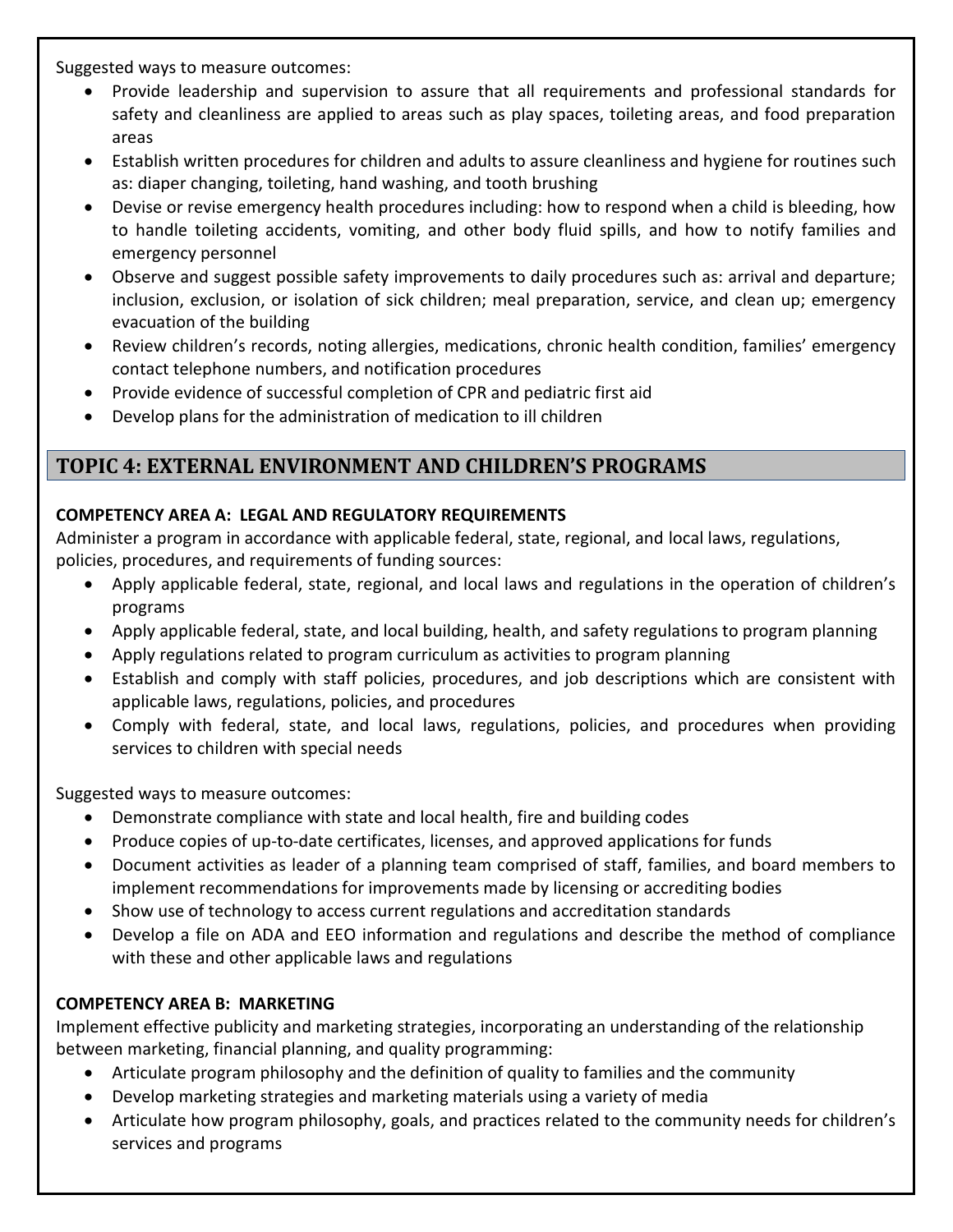Develop linkages to other community agencies to assure that the program is known throughout the community

Suggested ways to measure outcomes:

- Design literature and other informational tools that describe and promote the program
- Prepare a press release about a special event or person connected with the program
- Interview a representative of the media
- Present an information session describing the program to families, the governing board, funding agencies, and the community
- Document media coverage for a special event
- Serve on the board or committee of an agency or organization

#### **COMPETENCY AREA C: ETHICAL AND PROFESSIONAL STANDARDS**

Maintain a commitment to professionalism and to follow ethical standards:

- Identify the ethical standards for the profession
- Govern ourselves and those at the facility with those ethical standards
- Model ethical conduct governing the child care and education field to all center personnel, including volunteers
- Maintain confidentiality
- Identify and collaborate with community family support systems and professional resources
- Advocate on behalf of children, families, and programs by building relationships and communicating with elected officials
- Identify, pursue, and use opportunities for career development and professional growth by using professional organization publications, and education

Suggested ways to measure outcomes:

- Serve on an interagency committee collaborating to improve services for children and families
- Develop or revise the process of program evaluation to improve program quality
- Lead a study group to assess the program and services using a set of established standards as a step toward achieving accreditation
- Develop a personal statement of philosophy of early childhood education and family support
- Identify and gather information from a community, statewide, or national organization representing children and/or families and develop a plan to share the information with staff and families
- Prepare an outline of a workshop for presentation at a conference
- Keep a journal on ethical supervisory issues and strategies used to achieve positive outcomes

### **TOPIC 5: DESIGNING PROGRAMS THAT ARE GOOD FOR CHILDREN AND FAMILIES**

### **COMPETENCY AREA A: PROGRAMMING FOR THE WHOLE CHILD**

Maintain and sustain a developmental and culturally appropriate environment and curriculum based on basic principles of child development incorporating child growth and development theories and principles into quality programming for children:

- Apply professional guidelines for best practice in curriculum and activities for children in early care and education programs
- Establish and maintain a bias-free, inclusive curriculum and environment
- Use principles and practices of child development to guide and evaluate all program decisions
- Regularly assess and evaluate program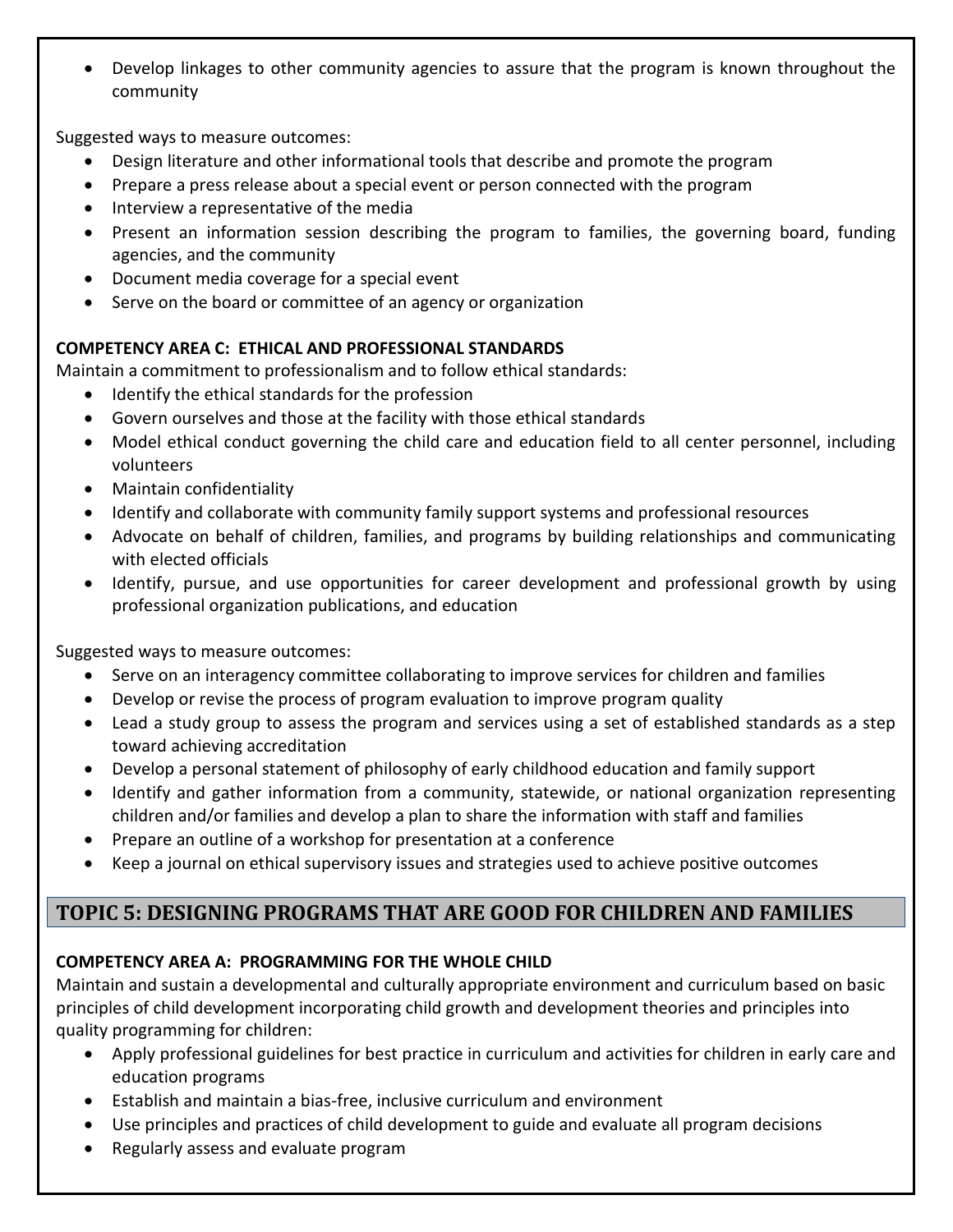- Document that staff input has been incorporated into the design, arrangement, and equipping of indoor and outdoor space to support children's growth and learning
- Use a curriculum, with staff input, sensitive to the ages and developmental levels of children
- Plan grouping practices that provide the necessary supports as children grow and attain skills
- Describe the curriculum used and identify ways in which the curriculum encompasses cultural tolerance
- Describe ways the knowledge of principles and practices of child development is used in the evaluation of children's growth and development
- Describe the use of observation and assessment instruments to observe, record, assess children's behavior, and respond to individual needs and strengths
- Describe how assessment results are incorporated into curriculum development for individualized learning opportunities
- Describe ways that staff support bias-free interactions with children and families

#### **COMPETENCY AREA B: PROGRAMMING FOR THE WHOLE FAMILY**

Implement professional principles and practices, which support family involvement in all aspects of children's programs:

- Plan family involvement in all aspects of the program
- Incorporate the diverse roles of family members, staff, and administrators in the organization, planning, and management of a quality program
- Use the family culture, strengths, and needs in all components of the program

Suggested ways to measure outcomes:

- Document the program's capacity to: form partnerships with families through regular communication between home and program; clearly understand the roles of families and program staff members; develop methods to obtain information about children and families; and handle confidential and sensitive information
- Describe strategies used that involve and value all families in the program
- Develop a written parent handbook
- Develop parent workshops on topics identified by families
- Develop strategies that address the varied family child care needs and schedules increasing parent and family involvement programs

### **COMPETENCY AREA C: PROGRAMMING FOR CHILDREN WITH SPECIAL NEEDS**

Maintain a system for individualized, on-going child assessment and documentation that is related to planning programs, services, referrals, and transitions to other services and programs:

- Evaluate the children's growth and development using accepted principles and practices
- Develop relationships with community resources available for screening, assessment, and referral of children to services
- Collaborate with programs and schools regarding transition of children into programs such as early intervention and kindergarten
- Participate in a multi-disciplinary team and develop strategies for working together
- Develop, or review and update, when necessary, current policies and procedures for the establishment of a multi-disciplinary team to provide for successful working relationships among team members, families, and staff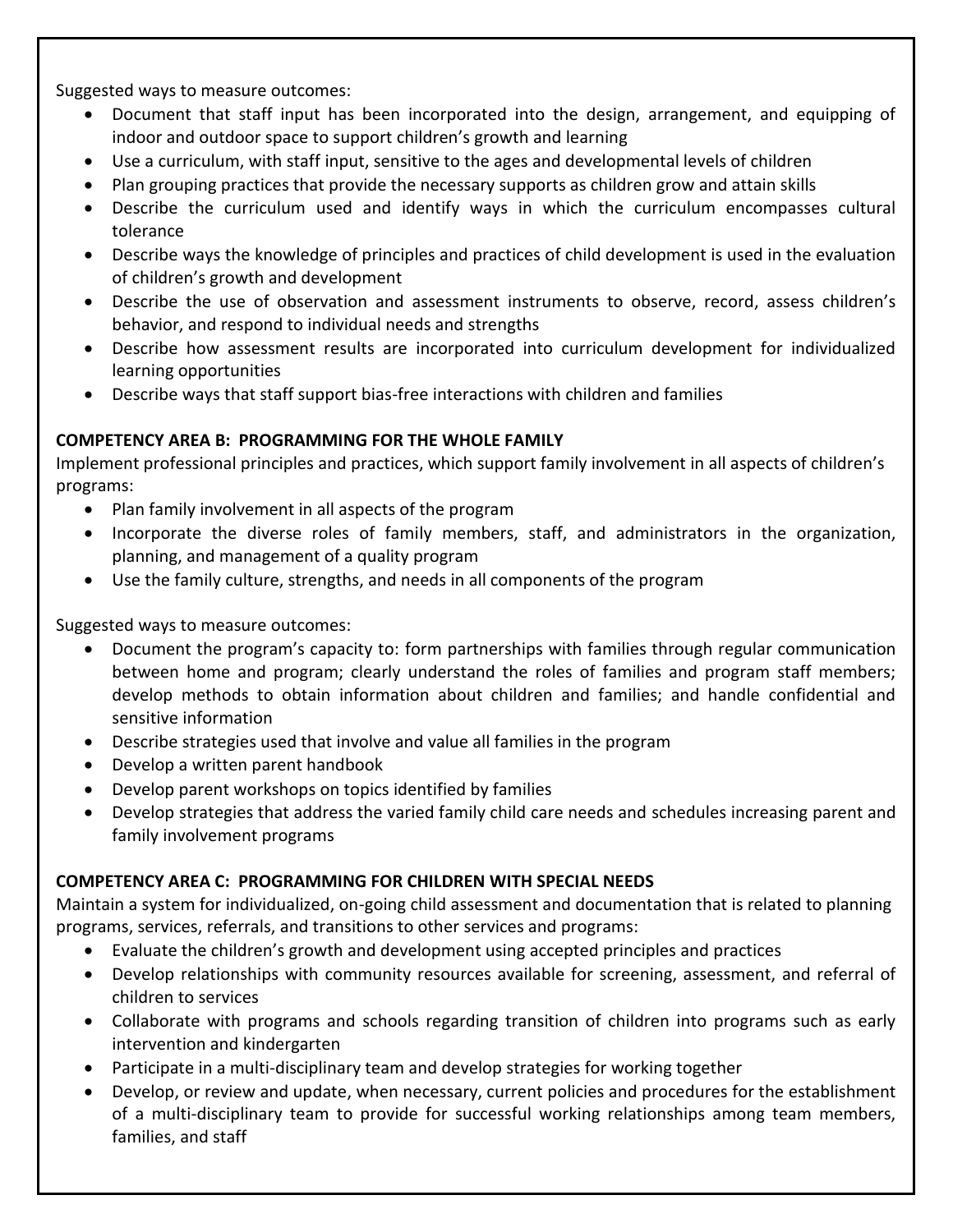- Design and implement, with staff input, instruction practices that meet the diverse needs of children and families and provide the supports and resources necessary of children with disabilities
- Describe ways in which the curriculum can be adapted to meet the individual needs and strengths of the children in the program
- Identify community resources that are appropriate sources for screening, assessing, and serving children
- Develop a portfolio of local agencies that provide services for families of children with special needs
- Describe ways to work with parents of children with special needs

### **TOPIC 6: SEMINAR IN CHILDREN'S PORGRAM ADMINISTRATION**

#### **COMPETENCY AREA A: INTEGRATION**

Integrate content of Topics 1-5:

- Lead an effective program in a responsible manner
- Supervise staff in a way that maximizes the quality of the program
- Interact effectively with various constituencies to operate a quality program
- Identify social and cultural competencies needed to provide equitable and ethical approaches to program oversight and the administration of personnel policies and procedures
- Demonstrate how changing demographics impact program policy, operations, funding, and human interactions as impetus for change

Suggested ways to measure outcomes:

- Develop a professional portfolio that documents effective and responsible leadership
- Identify ways to supervise staff that supports individuals professionally and improves program quality
- Describe incidents that have been resolved effectively with various constituencies
- Describe ways in which social and cultural competencies have been used to provide equitable and ethical approaches to program oversight and the administration of personnel polices and procedures
- Explain the program's demographics and how this information is used in planning

### **COMPETENCY AREA B: ASSESSMENT AS AN ADMINISTRATOR**

Assess self in the role of administrator, identifying areas of strengths and those needing improvement:

- Conduct a review of current personal administrator knowledge and skills as they relate to the management of children's programs
- Identify areas of strength and those needing improvement
- Develop a plan to support strengths and address areas needing improvement
- Devise a professional development plan based on self-assessment

- Write a self-assessment
- Identify current personal administrator knowledge and skills as they relate to the management of children's programs
- Develop a peer evaluation process
- Document work with a direct supervisor and other constituents to obtain a variety of perspectives on your areas of strengths and those needing improvement (i.e., accountant, board members, parents, staff)
- Develop a plan to address those areas identified as needing improvement